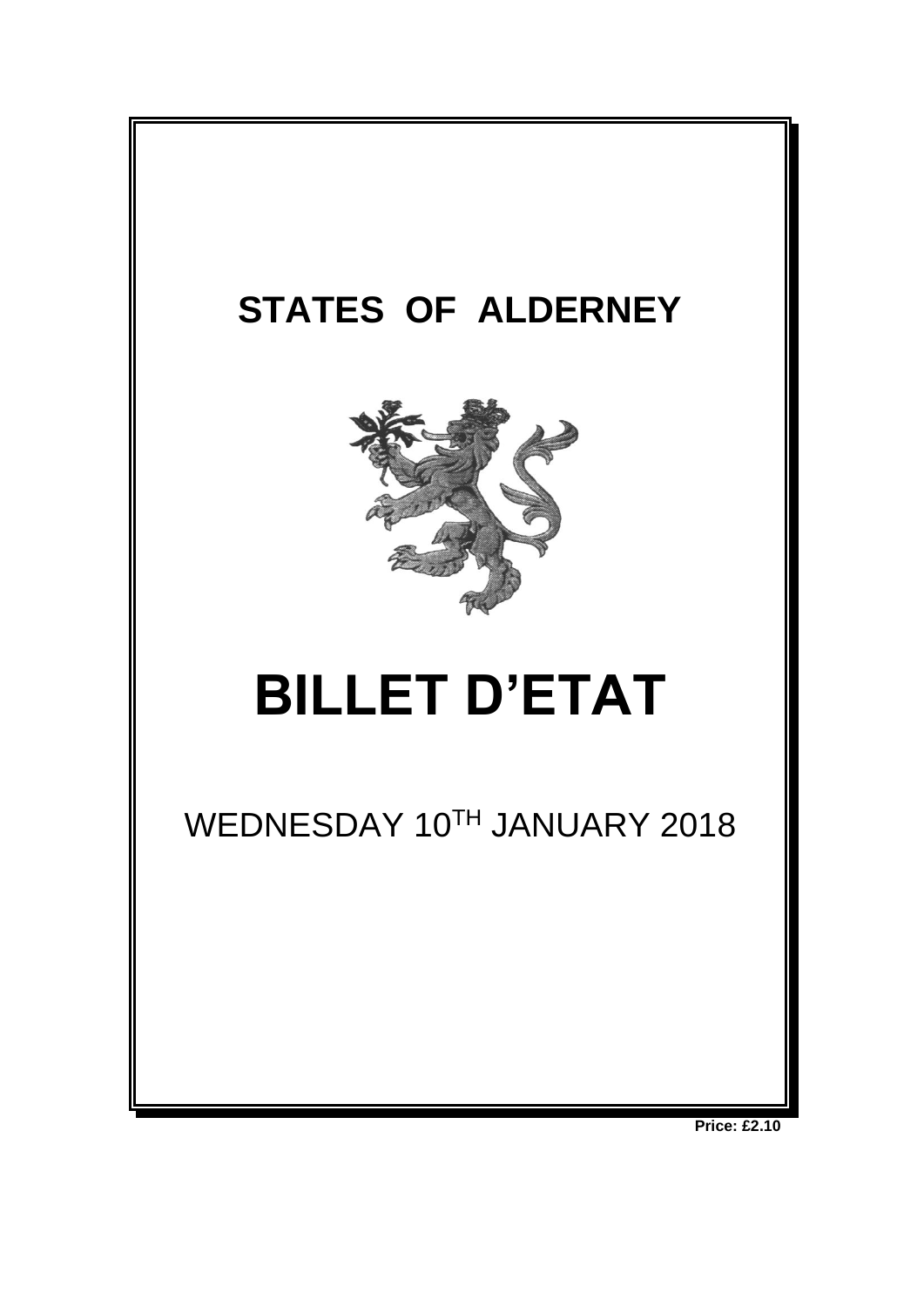# **STATES OF ALDERNEY**

# **BILLET D'ETAT**

# **FOR WEDNESDAY 10TH JANUARY 2018**

Members of the States:

I have the honour to inform you that the Meeting of the States will be held at 5:30 pm on Wednesday 10<sup>th</sup> January 2018. This will be preceded by the People's Meeting, which will be held on Wednesday 3<sup>rd</sup> January 2018 at 7:00 pm in the Island Hall.

W Stuart Trought President

# **Item l Opening of the States of Alderney Annual Meeting**

### **Item II Election Procedure**

**The States of Alderney is asked to approve that the following elections should be by verbal vote, otherwise Rule 20 of the Rules of Procedure of the States Alderney, shall come into operation, ie., voting shall, unless the States otherwise resolves, be carried out by written ballot.**

### **Item III Election of Vice President**

**The States of Alderney is asked to elect a Vice President for 2018.**

## **Item IV Appointment of Auditors**

**The States of Alderney is asked to appoint KPMG Channel Islands Limited to be the States' Auditors for 2018.**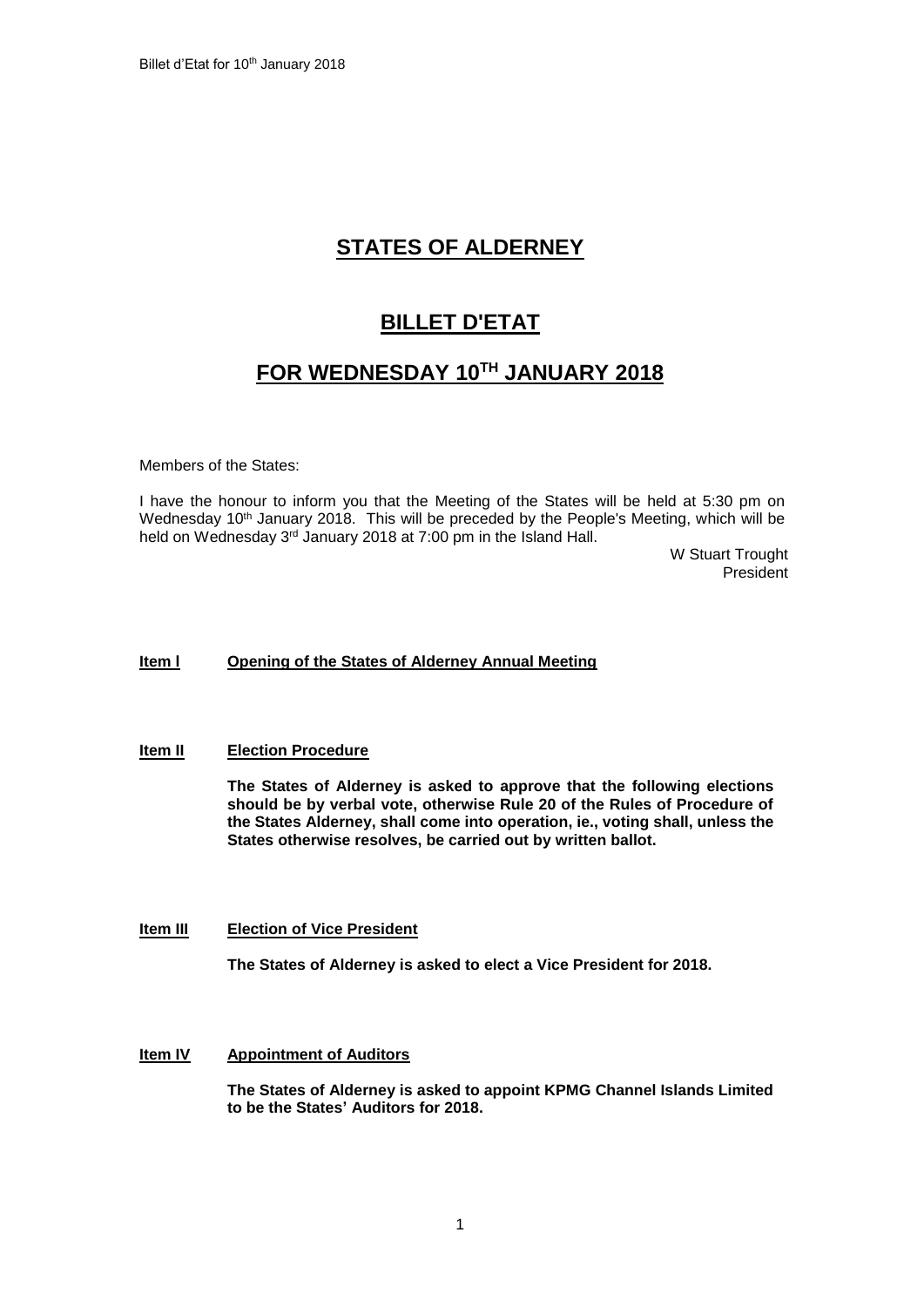# **Item V Appointment of Committee Chairmen**

**The States of Alderney is asked to elect the Chairmen of the following Committees:**

- **1. Policy and Finance Committee**
- **2. General Services Committee**
- **3. Building and Development Control Committee**

# **Item VI Appointment of Members of the Policy and Finance Committee**

**The States of Alderney is asked to elect a minimum of two Members in addition to the Chairman, to the Policy and Finance Committee.**

## **Item VII Appointment of Committee Members of other Committees**

**The States of Alderney is asked to elect the members of the following committees, in addition to the Chairmen:-**

- **1. A minimum of two Members to the General Services Committee**
- **2. A minimum of two Members to the Building and Development Control Committee**

### **Item VIII Other Appointments: Commonwealth Parliamentary Association**

**The States of Alderney is asked to elect three members to sit on the Management Committee in the affairs of the Alderney Branch of the Commonwealth Parliamentary Association (the President being Ex-officio Chairman) for 2018.**

# **Item IX Other Appointments: Code of Conduct Panel Members**

**Under Part III, Item 23 of the Code of Conduct, The President shall appoint 5 members of the population on the electoral role to form the Members Conduct Review Panel.** 

**At the Policy and Finance Committee Meeting on 5th December 2017, it was resolved to recommend the following persons to be appointed to the Members Conduct Review Panel as referred to in Part III of the States Members Code of Conduct.**

**Mr Peter Cunningham Mrs Rosemary Hanbury Mrs Helen McGregor Mrs Pamela Pearson Mr William Tate**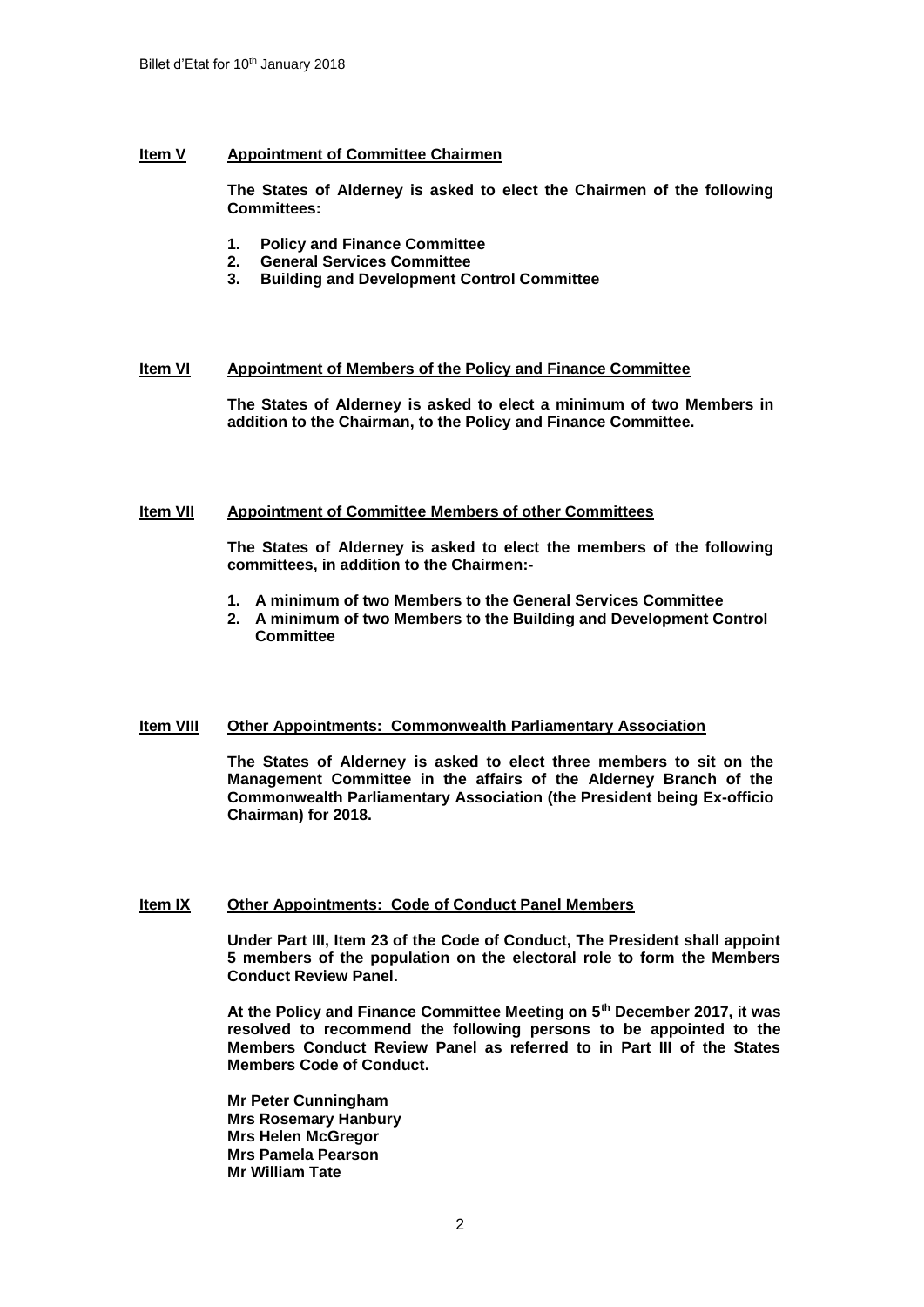**The States of Alderney is asked to approve that the five persons listed above be confirmed as Members of the States Members Code of Conduct Review Panel until the next Annual January Meeting of the States of Alderney.**

#### **Item X Other Appointments:- St Anne's School Management Committee**

**The States of Alderney is asked to resolve to appoint, for a period of one year renewable at the next Annual January Meeting, one member as a Representative on the Management Committee of St Anne's School.**

#### **Item XI Election of Alderney Representatives to sit in the Guernsey States of Deliberation**

**Following the procedure as laid out in the Resolution of The States of Alderney dated 18th October 2006, and the Plebiscite election of 10th December 2016, the States of Alderney is asked:-**

- **(a) To elect two members to sit in the Guernsey States of Deliberation for 2018, and**
- **(b) To elect two other members to sit in the Guernsey States of Deliberation as Alternative Representatives for 2018.**

### **Item XII The Beneficial Ownership (Alderney) (Definition) (Amendment) (No.2) Regulations 2017**

#### **The following letter was received from Mr Dent, Chairman of the Policy & Finance Committee:-**

*"The proposed amendments to the Beneficial Ownership (Alderney) (Definition) Regulations, 2017 (the Definition regulations), relate to the situation where shares or rights in a legal person are held by the States of Alderney, by an Alderney corporate trustee or by a foreign corporate trustee. The amendments primarily arise from queries by fiduciaries as a result of their experiences with the registry system to date, and they appear satisfactory from a risk perspective. The proposed changes in respect of corporate trustees correspond to changes that have recently been made in Guernsey following queries in this respect along the same lines as those that have been received in Alderney.*

### *States of Alderney*

*The Definition regulations provide that where a States of Guernsey trading company appears in the ownership structure of a legal person, that trading company is treated as a corporate beneficial owner who may be entered on the register as the beneficial owner of the legal person, without needing to look into the beneficial ownership of that company itself. This is because there is no realistic risk of its being used for money laundering or terrorist financing purposes. There is no corresponding provision in respect of the States of Alderney because the latter does not use trading companies. There are, however, some Alderney companies where the States of Alderney features in the ownership structure. In this situation, it would be appropriate to identity the States of Alderney as a corporate beneficial in the same way as a States of Guernsey trading company,*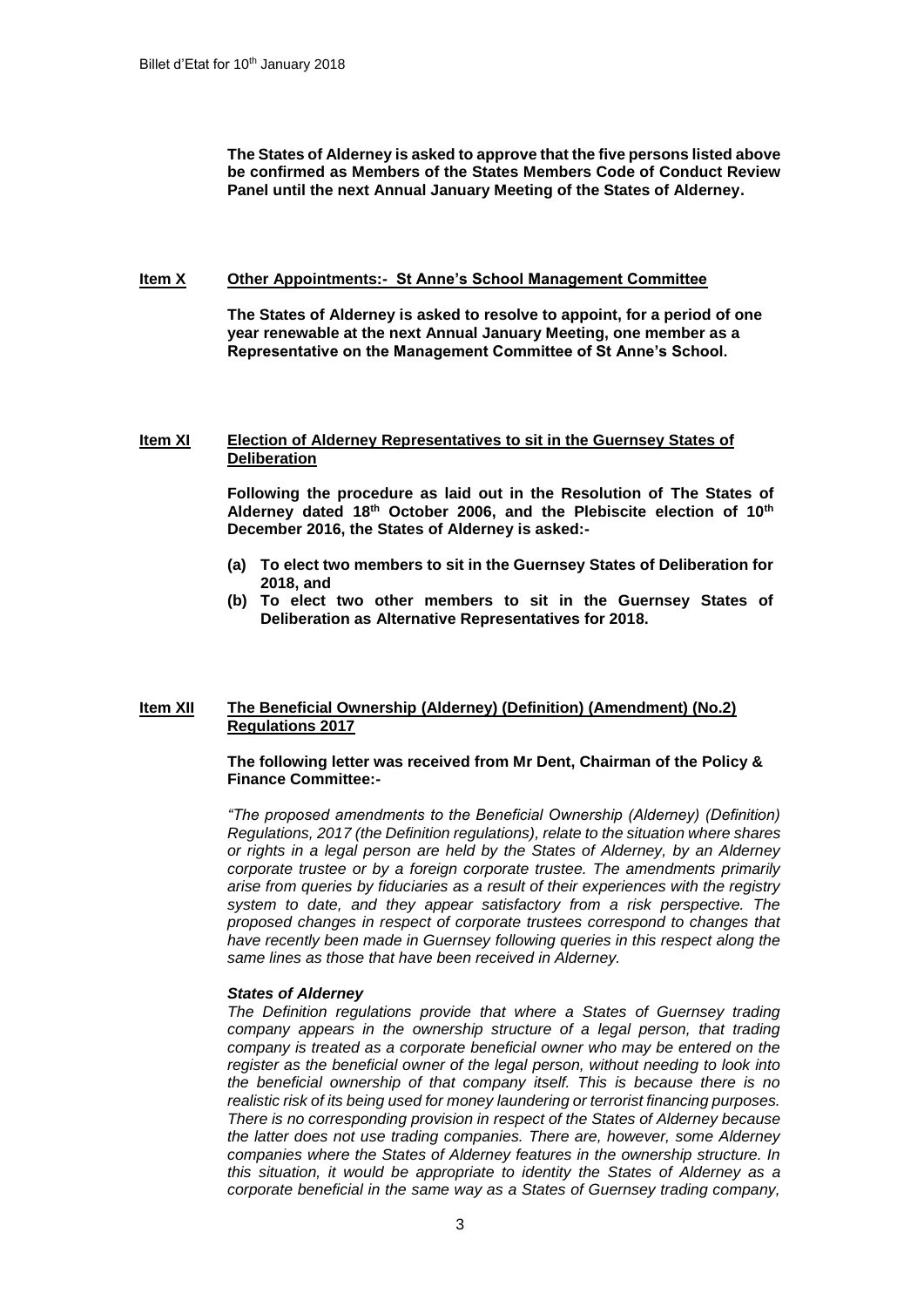*as here too there is no realistic risk of money laundering or terrorist financing. Therefore, the draft regulations add the States of Alderney to the list of corporate beneficial owners in regulation 1(3) of the Definition regulations.* 

#### *Alderney Corporate Trustees*

*The Definition regulations currently require the trustee itself and its directors to be identified, but not the beneficial owners of the trustee as this information will already be on the register. The draft regulations amend this to specify that, where a trustee is an Alderney corporate trustee, only the name of the trustee needs to be given. This is to remove a potential burden arising from the need to provide up to date details of the directors of Alderney corporate trustees (which information is in any event already publicly available), as it could cause industry difficulty in practice, particularly where the same firm holds shares as a trustee in several different companies.*

#### *Foreign corporate trustees*

*The Definition regulations currently require the directors and beneficial owners of the corporate trustee to be identified, but not the trustee itself. The draft regulations make three amendments to this. The first is the removal of the need to include directors of non-Alderney corporate trustees, for the same reason as for Alderney corporate trustees because similar issues could arise, and the need to include beneficial owners means in practice that anybody with the ability to control shares held by the trustee will already be included. The second is the expansion of the definition to include the name of the trustee itself, to plug a possible gap in the information available on the register. The third is the removal of the obligation to provide information on the beneficial owners of non- Alderney corporate trustees that are listed on a recognised stock exchange as they are already subject to transparency requirements.*

*The Beneficial Ownership (Alderney) (Definition) (Amendment) (No.2) Regulations, 2017 were approved and signed at the meeting of the Policy and Finance Committee meeting held on 5th December 2017.*

*I* would be grateful if you would place The Beneficial Ownership (Alderney) *(Definition) (Amendment) (No.2) Regulations, 2017 before the next meeting of the States of Alderney with an appropriate proposition.*

*James Dent, Chairman"*

**The States of Alderney is asked to resolve that "The Beneficial Ownership (Alderney) (Definition) (Amendment) (No.2) Regulations, 2017" not be annulled.**

#### **Item XIII Proposed Changes to eGambling Legislation**

### **The following letter was received from Mr Dent, Chairman of the Policy & Finance Committee:-**

*"At present the Alderney gambling legislation allows the Alderney Gambling Control Commission (AGCC) to license operators who meet all the necessary stringent requirements to ensure they are fit and proper and that the gambling operations they can control are conducted fairly and reasonably.*

*There are three categories of licence at present.*

*The first two are issued to businesses registered in Alderney and operating within the Bailiwick.*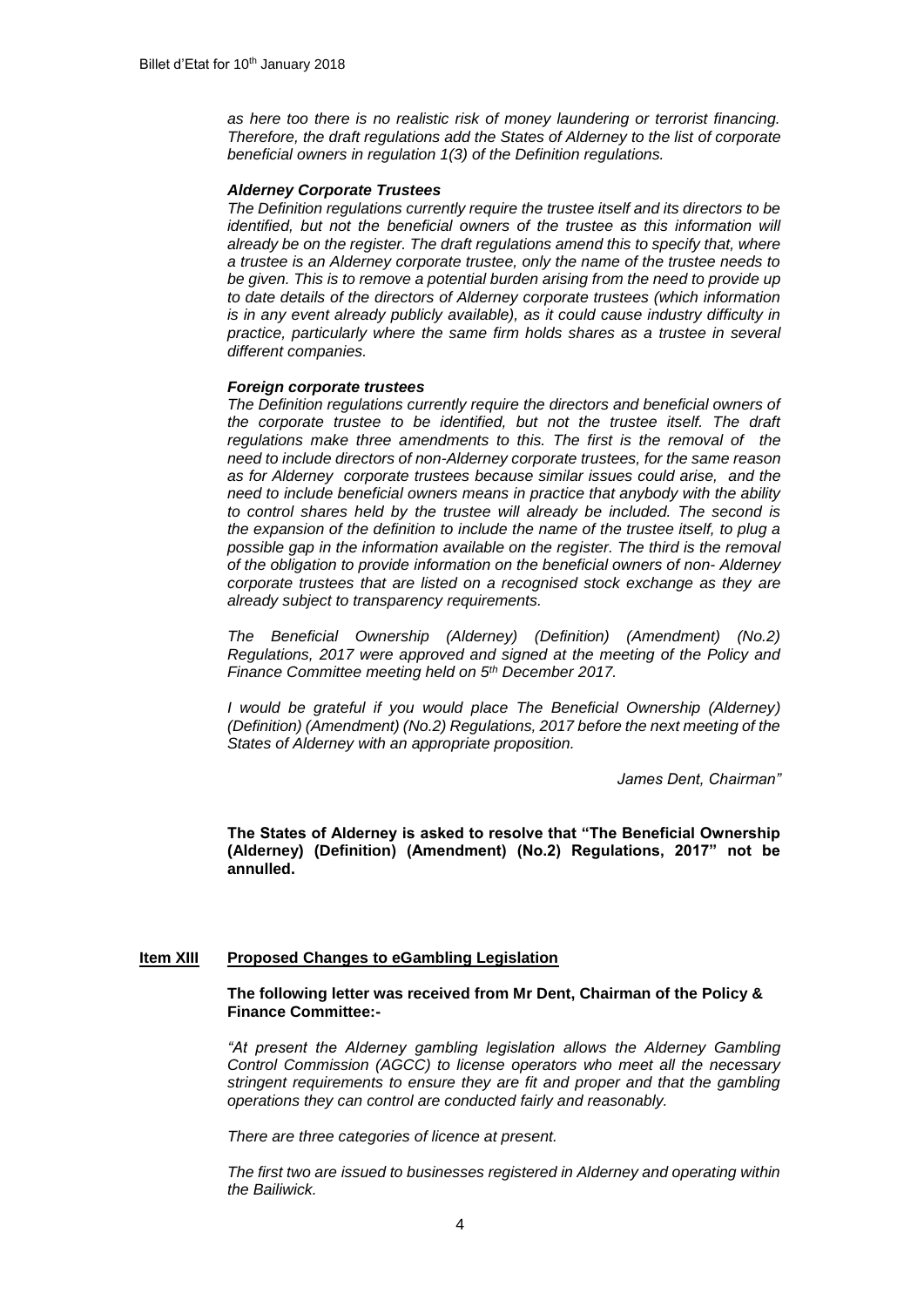*The first relates to a gambling company which is selling its product direct to the customer, this is commonly referred to as B2C (shorthand for Business-to-Customer).*

*The second is for a locally-based gambling business which is trading directly with another gambling business, for example providing software, expertise or other support services. This is commonly referred to as B2B (Business-to-Business).*

*The third, introduced in 2009, is for a gambling related businesses outside the Bailiwick which wants to supply services to locally-based gambling businesses. Thus for example a gambling software company may seek such a licence in order that it can sell its product to an Alderney gambling company, and the Alderney*  company can be assured that the software provider has met all the stringent *requirements of the AGCC. This can be described as a B2B Associate.*

*What is now proposed is the introduction of a fourth category of licence which is very similar to the B2B Associate licence. It will however allow businesses outside of the Bailiwick, who can demonstrate that they meet all the strict criteria of the AGCC, to obtain an associates licence and be able to deal directly with gambling customers. This could be referred to as B2C Associate.* 

*It is interesting to note that these businesses will still be subject to all the gambling regulatory requirements of the jurisdiction in which they are based. Furthermore in the event that something goes wrong they would be investigated and dealt with by their home licensing jurisdiction. Nonetheless, for trading on an international stage a number of these businesses throughout the world wish to demonstrate that they are operating to the highest of standards such as those set by the AGCC.*

*Whilst of course they could relocate from the current jurisdiction and set up business in Alderney, the organisational upheaval, the costs and the cultural ties of the business owners tends to make this unattractive. However, this new category of licence will enable them to subject themselves to scrutiny so as to demonstrate they are and "A++" quality gambling operator, and yet not have to relocate.*

*The feedback received from Alderney E-Gaming Ltd is that this would be a welcome addition to the licence offering. It is not expected to see any material reduction in the number of licences based in Alderney and operating out of the Bailiwick, but is predicted to increase the number of total licences issued by AGCC and with a corresponding increase in net revenue.* 

*In accordance with the Memorandum of Understanding with the Guernsey Committee for Home Affairs, that Committee has been briefed and has noted the proposed changes.*

*The Alderney eGambling (Amendment) Ordinance, 2018 has been drafted by Law Officers Chambers and was considered by the Policy and Finance Committee at its meeting on the 5th December.*

*The Gambling (Alderney) Amendment Law, 2018 was also considered by the Policy and Finance Committee at its meeting of 5th December 2017. The 2017 Law makes an amendment to section (1) of the Gambling (Alderney) Law, 1999 regarding the membership of the Alderney Gambling Control Commission, to provide for "a minimum of three and a maximum of five other members" besides the Chairman; and also amends section 4 of the 1999 Law to insert after No member, officer or servant of the Commission is personally liable in any civil proceedings "and no liability shall be incurred by the Commission".*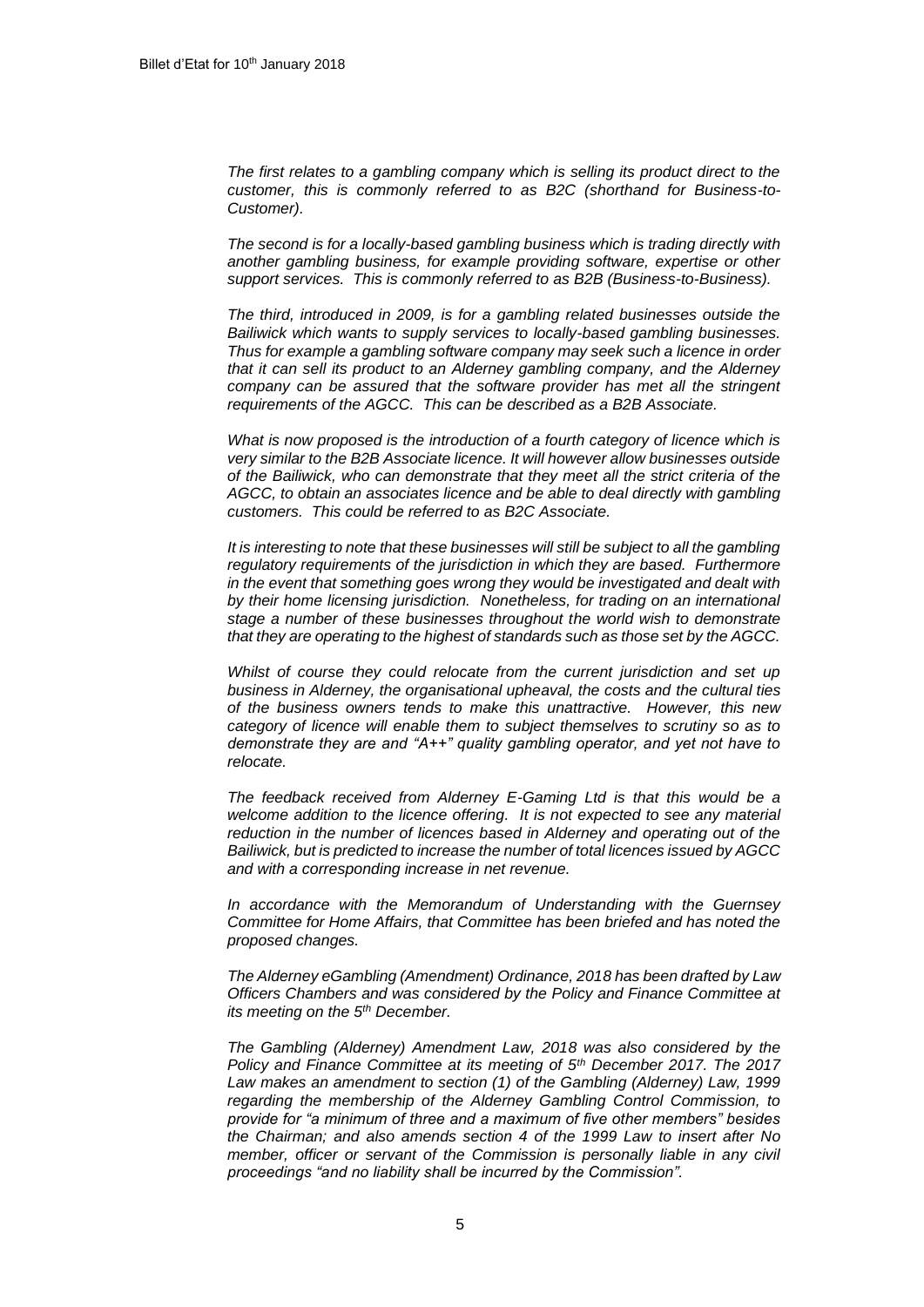*I* would be grateful if you would place "The Alderney eGambling (Amendment) *Ordinance, 2018" and "The Gambling (Alderney) (Amendment) Law, 2018" before the next meeting of the States of Alderney with an appropriate proposition.*

*James Dent, Chairman"*

**The States of Alderney is asked to approve:**

**1. "The Alderney eGambling (Amendment) Ordinance, 2018";** 

**and**

**2. The Projet de Loi entitled "The Gambling (Alderney) (Amendment) Law, 2018" and to request the Bailiff to present a most humble petition to Her Majesty in Council for Her Royal Sanction thereto.**

## **Item XIV Co-opted BDCC Non-States Members**

## **The following letter was received from Mr Birmingham, Chairman of the Building & Development Control Committee:-**

*"The role of the Building & Development Control Committee (BDCC) is not always*  fully understood by the public. It is a Committee of the States but it is tasked with *a regulatory function of the administration of the planning system. Its Members are therefore tasked with making quasi-judicial decisions in relation to planning applications.*

*However, issues sometimes arise in relation to governance when the States effectively makes planning applications to itself. Due to the limited size of the pool of States Members and the multiple roles they have to undertake, it is difficult to have a Committee composition that does not contain Members who have a technical conflict of interest by virtue of their other government roles (e.g. as a member of the General Services Committee, or as States nominated director of AEL). This also can mean that potential issues could arise around the quorum of the BDCC to make a decision. This is particularly true where all Members sit on Policy and Finance.*

*The current Members of BDCC do have proprietary guidance issued to them about such potential conflicts and how to act in certain circumstances. However, it is possible that circumstances could arise where the entire (or nearly entire) body of the BDCC could be conflicted upon a States Development. It would be possible to reduce this potential for conflict of interest by co-opting non-States Members onto the BDCC.*

*There is also the added benefit that non-States Members bring their own particular subject knowledge and experience which can contribute to the quality of Committee decisions.*

*Currently, The Government of Alderney Law, 2004, permits the States to elect non-States Members to, and subsequently by resolution remove from, a States Committee (except the Policy and Finance Committee) under Part 4 section 49. This is providing that the majority of that Committee are still States Members.*

*The BDCC therefore wishes the States to debate the principle of the co-opting of non-States Members onto the BDCC and receive the feedback from the public from the People's Meeting on the issue.*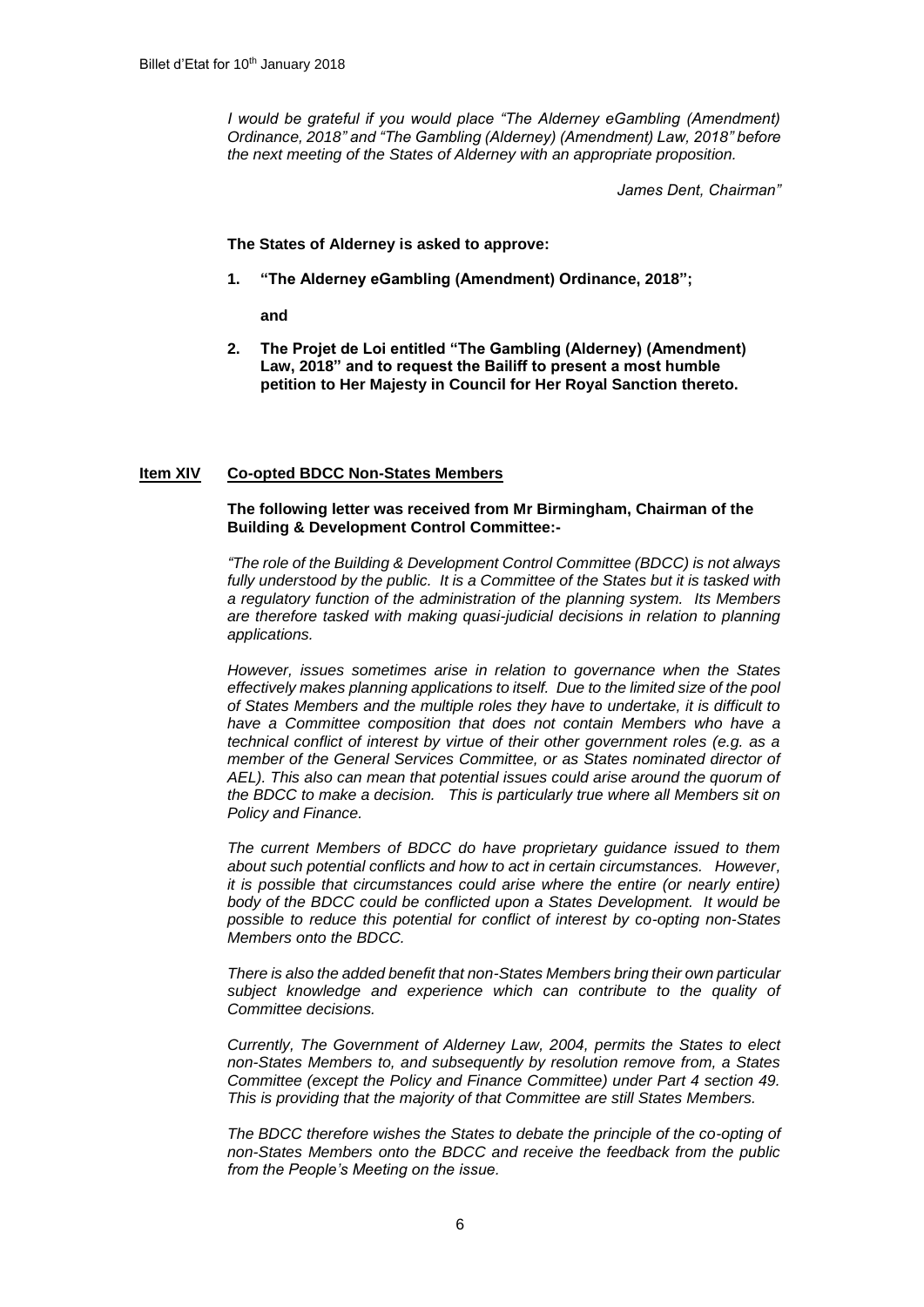*As Chairman I believe it might provide a helpful solution to the issue of States generated conflict and may aid the Committee in its decision making by finding suitably qualified members of the public with planning experience to assist in making planning decisions.*

*If there is general support for the proposal then the Committee will bring forward the names of such suitably qualified individuals for consideration by the States for potential election to the BDCC in addition to the States Members already elected, with a view to them serving for the remaining period of this States, through until 31st December 2018.*

*Matt Birmingham, Chairman"*

**The States of Alderney is asked to debate without resolution the option for electing non-States Members onto the Building and Development Control Committee.**

#### **Item XV Capital Expenditure - Road Resurfacing Project 2018**

### **The following letter was received from Mrs Paris, Chairman of the General Services Committee:-**

*"In 2012 the States agreed that the annual road repair programme funded from general revenue should move to a biennial contract funded from capital expenditure. This move was made primarily in order to save on annual mobilisation costs. The 2012 and 2014 contracts were awarded to Ronez. However in 2016, due to the number of roads affected by the infrastructure improvement projects being carried out by Alderney Electricity Ltd, States Works and Water Board, it was agreed to defer the repair programme until such time as the majority of these works were completed and full reinstatement could proceed.*

*During this time the General Services Committee has also been looking at the alternative option of surface dressing with lock down binder, as used on many of the UK roads. Independent advice including a site visit has also been received from one of the UK local authorities using this method. The advantages of the two different surfacing options were subsequently considered by the Committee.*

*For comparison purposes expressions of interest were sought from ten companies, of which three responded with two providing final costings, one for the asphalt method used in previous years, and one for surfacing dressing.* 

*At its meeting on 12th December 2017 the General Services Committee voted to accept the surface dressing option to be carried out by Road Maintenance Services Ltd, and approved capital funding of up to £245,000 for the 2018 road resurfacing project.* 

*The main schedule of areas included in the 2018 programme is attached for reference, however this is not an exhaustive list and further areas will be identified during the visit which is expected to commence in spring.* 

*Although £300,000 had been included in the 2018 approved capital budget, the surface dressing option is considered to be more cost effective, and therefore the cost of the project is expected to be £245,000.* 

*I* should therefore be grateful if you would place this matter before the States of *Alderney with the appropriate proposition.*